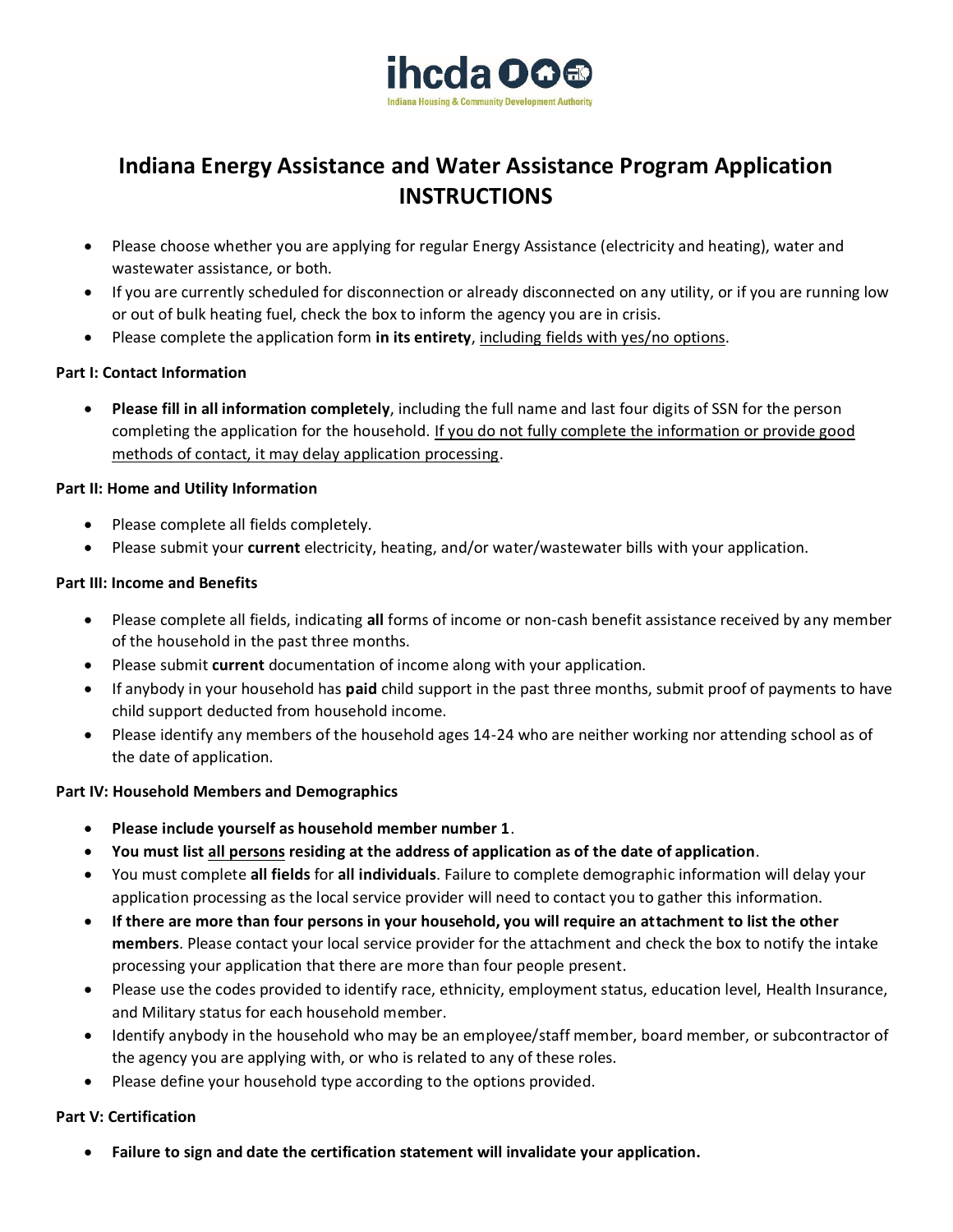#### **Submitting your application**

- Please submit your application to the local service provider administering EAP for your county, not to IHCDA.
- If you do not know who your local service provider is, you may identify them by dialing 2-1-1 or by visiting http://eap.ihcda.in.gov. It should also be listed on the front of the application.
- Please submit the following documents with your application (photocopies are acceptable):
	- 1. Photo ID for the person completing and signing the application.
	- 2. Proof of SSN for each member of the household. This may be:
		- Copy of Social Security card.
		- Copy of a valid U.S. passport.
		- Copy of a valid state-issued REAL ID.
		- Copy of a pre-printed federal form, such as correspondence from the Social Security Administration or a W-2, that contains the person's name and full, unredacted SSN.
	- 3. **Current** documentation of income for all household members age 18 or over. This may include:
		- Employment/wages
			- **Last paystub from the most recent complete month.** (i.e., if you apply in November 2021, please submit last paystub from October).
			- Request for Earnings information form contact Local Service Provider
		- Social Security/SSI/VA benefits
			- Most recent award letter (may be downloaded from online)
			- Bank statement
		- Pension/retirement
			- Award letter
		- Self-Employment
			- Most recent Form 1040 tax return, **with all appropriate self-employment schedules**.
		- Unemployment Benefits
			- Completed release of information form for DWD.
			- Full print-out of your most current Uplink statement.
		- Alimony/spousal support/Worker's Compensation/Private disability
			- Any documentation of payments received.
		- Odd Jobs/irregular income/No Income
			- Completed Income Verification form contact Local Service Provider
		- **■** If you have any questions about acceptable documentation, contact your local service provider.
	- 4. **Current, complete bills** for your electric, heating, and water/wastewater utilities.
		- If you heat with bulk deliverable fuel, provide most recent delivery receipt.
		- **■** If utilities are included in your rent, please provide completed Landlord Affidavit.
- Depending on household circumstances, additional documentation may be required. Please contact your local service provider with any additional questions.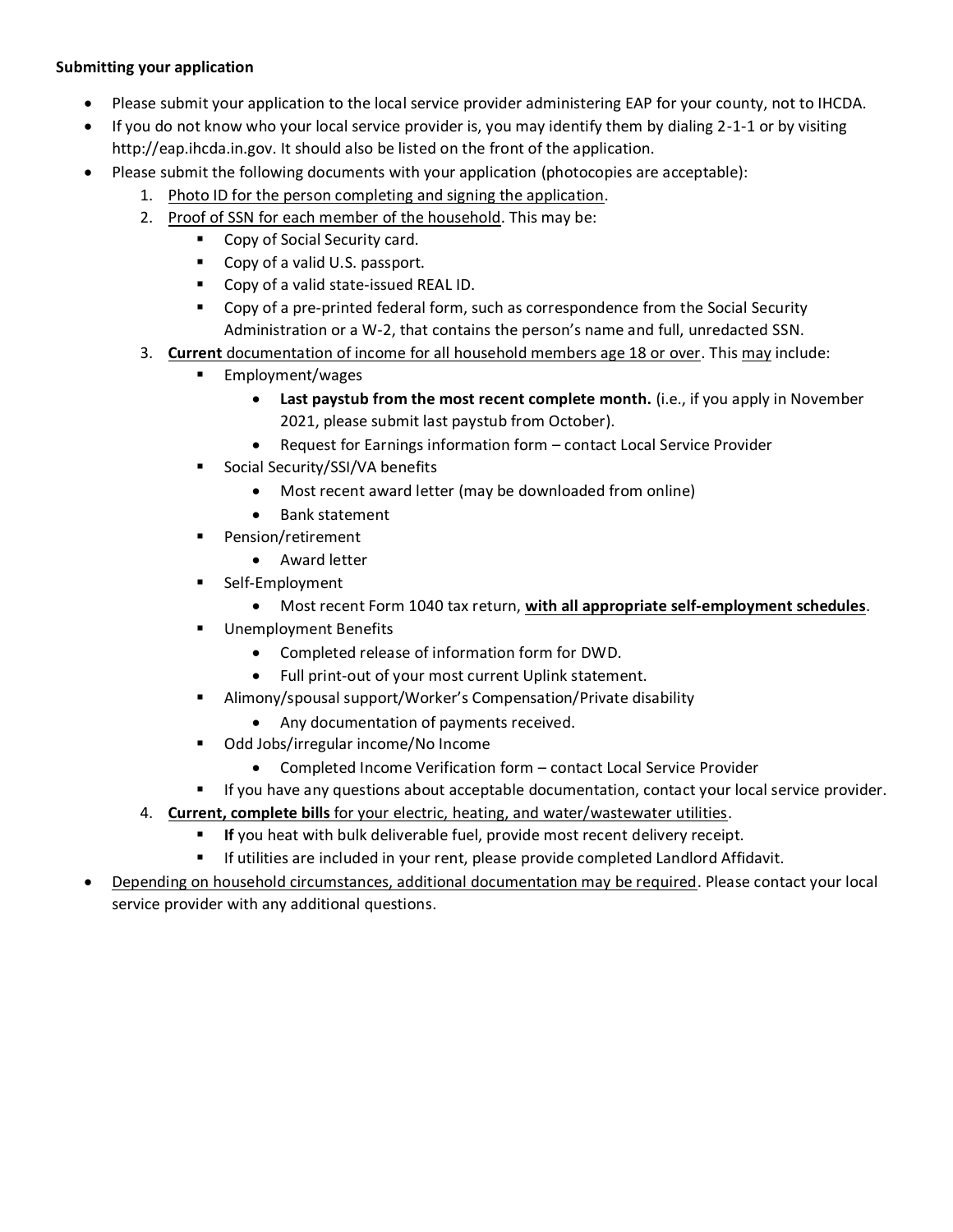## **Indiana Energy Assistance and Water Assistance Program Application**

**Program Year 2022**

|                                                                                                                                                                                                                                                                                     |                |                                                                                                                                                                   | For Provider/Agency Use Only                                               |                                                                |                                                                   |  |           |                |                         |  |  |
|-------------------------------------------------------------------------------------------------------------------------------------------------------------------------------------------------------------------------------------------------------------------------------------|----------------|-------------------------------------------------------------------------------------------------------------------------------------------------------------------|----------------------------------------------------------------------------|----------------------------------------------------------------|-------------------------------------------------------------------|--|-----------|----------------|-------------------------|--|--|
|                                                                                                                                                                                                                                                                                     | Date received: |                                                                                                                                                                   |                                                                            |                                                                |                                                                   |  |           |                |                         |  |  |
|                                                                                                                                                                                                                                                                                     |                |                                                                                                                                                                   | <b>Application number:</b>                                                 |                                                                |                                                                   |  |           |                |                         |  |  |
|                                                                                                                                                                                                                                                                                     |                |                                                                                                                                                                   | $\Box$ Mail-In                                                             |                                                                | □ Outreach/Home Visit/Other<br>$\Box$ Appointment                 |  |           |                |                         |  |  |
|                                                                                                                                                                                                                                                                                     |                |                                                                                                                                                                   |                                                                            |                                                                | Household is disconnected or out of fuel:                         |  |           | $\Box$ Yes     | $\Box$ No               |  |  |
| ihcda OO <sup>®</sup>                                                                                                                                                                                                                                                               |                |                                                                                                                                                                   |                                                                            |                                                                | Household has d/c notice or less than 25% fuel:                   |  |           | $\Box$ Yes     | $\Box$ No               |  |  |
|                                                                                                                                                                                                                                                                                     |                |                                                                                                                                                                   |                                                                            |                                                                | Household heat source is inoperable:                              |  |           | $\Box$ Yes     | $\Box$ No               |  |  |
| What kind of assistance are you applying for?                                                                                                                                                                                                                                       |                | $\Box$ Utility Assistance (electricity and heating)                                                                                                               |                                                                            |                                                                | $\Box$ Water Assistance                                           |  |           | $\Box$ Both    |                         |  |  |
| Ц                                                                                                                                                                                                                                                                                   |                | Check here if your electric or heating utility is disconnected or scheduled for disconnection, or you are low or out of bulk heating fuel or prepaid electricity. |                                                                            |                                                                |                                                                   |  |           |                |                         |  |  |
|                                                                                                                                                                                                                                                                                     |                |                                                                                                                                                                   |                                                                            |                                                                |                                                                   |  |           |                |                         |  |  |
| If your utility has been disconnected or is scheduled for disconnection, or if you are low or out of a prepaid, bulk deliverable fuel, contact your local service<br>provider listed above to request a crisis appointment. If you need other emergency options, please call 2-1-1. |                |                                                                                                                                                                   |                                                                            |                                                                |                                                                   |  |           |                |                         |  |  |
| Part I: Contact Information                                                                                                                                                                                                                                                         |                |                                                                                                                                                                   |                                                                            |                                                                |                                                                   |  |           |                |                         |  |  |
| Last four digits of SSN<br><b>County</b><br><b>Applicant Name</b>                                                                                                                                                                                                                   |                |                                                                                                                                                                   |                                                                            |                                                                |                                                                   |  |           |                |                         |  |  |
|                                                                                                                                                                                                                                                                                     |                |                                                                                                                                                                   |                                                                            |                                                                | XXX-XX-                                                           |  |           |                |                         |  |  |
| <b>Physical Address (Including Apartment Number)</b>                                                                                                                                                                                                                                |                |                                                                                                                                                                   |                                                                            |                                                                | City                                                              |  | State Zip |                |                         |  |  |
|                                                                                                                                                                                                                                                                                     |                |                                                                                                                                                                   |                                                                            |                                                                |                                                                   |  | ΙN        |                |                         |  |  |
|                                                                                                                                                                                                                                                                                     |                |                                                                                                                                                                   |                                                                            |                                                                |                                                                   |  |           |                |                         |  |  |
| If you have a PO box or an alternate mailing address, please list it below. Otherwise, please leave blank.                                                                                                                                                                          |                |                                                                                                                                                                   |                                                                            |                                                                |                                                                   |  |           |                |                         |  |  |
|                                                                                                                                                                                                                                                                                     |                |                                                                                                                                                                   |                                                                            |                                                                |                                                                   |  |           |                |                         |  |  |
| Please provide at least one form of contact information. Failure to provide accurate contact information may delay application processing.                                                                                                                                          |                |                                                                                                                                                                   |                                                                            |                                                                |                                                                   |  |           |                |                         |  |  |
| <b>Telphone number</b>                                                                                                                                                                                                                                                              |                | Mobile phone carrier                                                                                                                                              | $\Box$<br>E-mail Address - check box to give consent for us to e-mail you. |                                                                |                                                                   |  |           |                |                         |  |  |
| $\Box$ Landline<br>$\Box$ Mobile                                                                                                                                                                                                                                                    |                | Consent to<br>$\Box$<br>receive texts                                                                                                                             |                                                                            |                                                                |                                                                   |  |           |                |                         |  |  |
|                                                                                                                                                                                                                                                                                     |                | Part II: Home and Utility Information                                                                                                                             |                                                                            |                                                                |                                                                   |  |           |                |                         |  |  |
| Home Type (Please check one)                                                                                                                                                                                                                                                        |                | Home Ownership (please check one)                                                                                                                                 |                                                                            |                                                                | <b>Utilities and Payment</b>                                      |  |           |                |                         |  |  |
| $\Box$ Site-built single house                                                                                                                                                                                                                                                      |                |                                                                                                                                                                   |                                                                            |                                                                |                                                                   |  |           |                | $\Box$ Included in rent |  |  |
| $\Box$ Multi-unit (apartment, condo, duplex, etc.)                                                                                                                                                                                                                                  |                | $\square$ Own                                                                                                                                                     |                                                                            |                                                                | Electricity Vendor: _______________                               |  |           |                |                         |  |  |
| $\Box$ Mobile home                                                                                                                                                                                                                                                                  | $\Box$ Rent    |                                                                                                                                                                   | $\Box$ Included in rent<br>Heating Vendor: _____________                   |                                                                |                                                                   |  |           |                |                         |  |  |
|                                                                                                                                                                                                                                                                                     |                | $\Box$ Other:                                                                                                                                                     |                                                                            |                                                                | Water/Wastewater                                                  |  |           |                |                         |  |  |
|                                                                                                                                                                                                                                                                                     |                |                                                                                                                                                                   |                                                                            | $\Box$ Included in rent<br>Vendor(s): $\overline{\phantom{a}}$ |                                                                   |  |           |                |                         |  |  |
| <b>Primary Heating Source (please check one)</b>                                                                                                                                                                                                                                    |                | <b>Primary Heating Fuel (please check one)</b>                                                                                                                    |                                                                            |                                                                | <b>Secondary Heating Fuel</b>                                     |  |           |                |                         |  |  |
| $\Box$ Baseboard/Wall Unit<br>$\Box$ Furnace                                                                                                                                                                                                                                        |                | $\Box$ Natural Gas<br>$\square$ Electric                                                                                                                          | $\Box$ Propane                                                             |                                                                | $\Box$ Electric furnace/baseboard $\Box$ Wood Stove               |  |           | $\square$ None |                         |  |  |
| $\Box$ Fuel Oil<br>$\Box$ Wood<br>$\Box$ Kerosene<br>$\Box$ Wood Stove                                                                                                                                                                                                              |                |                                                                                                                                                                   |                                                                            |                                                                | $\Box$ Other:                                                     |  |           |                |                         |  |  |
|                                                                                                                                                                                                                                                                                     |                | $\Box$ Other:                                                                                                                                                     |                                                                            |                                                                |                                                                   |  |           |                |                         |  |  |
| $\Box$ Yes<br>$\Box$ No<br>EAP cannot pay benefits to fund the use of space heaters.<br>Is it working?                                                                                                                                                                              |                |                                                                                                                                                                   |                                                                            |                                                                |                                                                   |  |           |                |                         |  |  |
| The Weatherization program provides energy conservation measures to reduce the utility bils of low-income                                                                                                                                                                           |                |                                                                                                                                                                   |                                                                            |                                                                | $\Box$ Yes                                                        |  | $\Box$ No |                |                         |  |  |
| Hoosiers across the state. Would your Household be interested in a referral to the Weatherization program?                                                                                                                                                                          |                |                                                                                                                                                                   |                                                                            |                                                                |                                                                   |  |           |                |                         |  |  |
|                                                                                                                                                                                                                                                                                     |                | <b>Part III: Income and Benefits</b>                                                                                                                              |                                                                            |                                                                |                                                                   |  |           |                |                         |  |  |
|                                                                                                                                                                                                                                                                                     |                | Please indicate all types of income received by any member of the household in the past three months. Check all that apply.                                       |                                                                            |                                                                |                                                                   |  |           |                |                         |  |  |
| $\Box$ Employment/wages<br>$\Box$ Social Security Disability<br>$\Box$ SSI<br>$\Box$ Social Security Retirement<br>$\Box$ Self-Employment                                                                                                                                           |                |                                                                                                                                                                   |                                                                            |                                                                |                                                                   |  |           |                |                         |  |  |
| $\Box$ Unemployment Benefits<br>$\Box$ VA Disability<br>□ Pension/Retirement<br>$\Box$ Alimony/Spousal Support<br>$\Box$ VA Pension                                                                                                                                                 |                |                                                                                                                                                                   |                                                                            |                                                                |                                                                   |  |           |                |                         |  |  |
| $\Box$ Workers' Compensation $\Box$ Private Disability $\Box$ Odd jobs/irregular income<br>$\Box$ Other: $\Box$<br>$\Box$ No income                                                                                                                                                 |                |                                                                                                                                                                   |                                                                            |                                                                |                                                                   |  |           |                |                         |  |  |
| Please indicate all sources of assistance received by any member of the household. Check all that apply.                                                                                                                                                                            |                |                                                                                                                                                                   |                                                                            |                                                                |                                                                   |  |           |                |                         |  |  |
| □ Housing Choice Voucher (Section 8)<br>$\Box$ Permanent Supportive Housing<br>$\Box$ Public Housing<br>$\Box$ HUD-VASH $\Box$ SNAP (Food Stamps)<br>$\square$ TANF<br>$\Box$ Child care voucher<br>$\square$ WIC<br>$\Box$ Earned Income Tax Credit (EITC)<br>$\Box$ Child support |                |                                                                                                                                                                   |                                                                            |                                                                |                                                                   |  |           |                |                         |  |  |
|                                                                                                                                                                                                                                                                                     |                | $\Box$ Affordable Care Act subsidy                                                                                                                                |                                                                            |                                                                |                                                                   |  |           |                |                         |  |  |
| $\Box$ Other: $\_\_$                                                                                                                                                                                                                                                                |                |                                                                                                                                                                   |                                                                            |                                                                | $\Box$ None                                                       |  |           |                |                         |  |  |
| Has anybody in the household paid child support in the past three months?                                                                                                                                                                                                           |                |                                                                                                                                                                   |                                                                            |                                                                | Is anybody in the household between the ages of 14-24 and neither |  |           |                |                         |  |  |
| $\Box$ No                                                                                                                                                                                                                                                                           |                |                                                                                                                                                                   |                                                                            |                                                                | working nor attending school?                                     |  |           |                |                         |  |  |
| $\Box$ Yes (please submit proof of payments)                                                                                                                                                                                                                                        |                |                                                                                                                                                                   | ∃ No                                                                       |                                                                |                                                                   |  |           |                |                         |  |  |

**Please complete and sign page 2 - Application is not valid without signature and date.**

Use blue or black ink only and be sure to fully complete all fields. Failure to fully complete application may delay processing.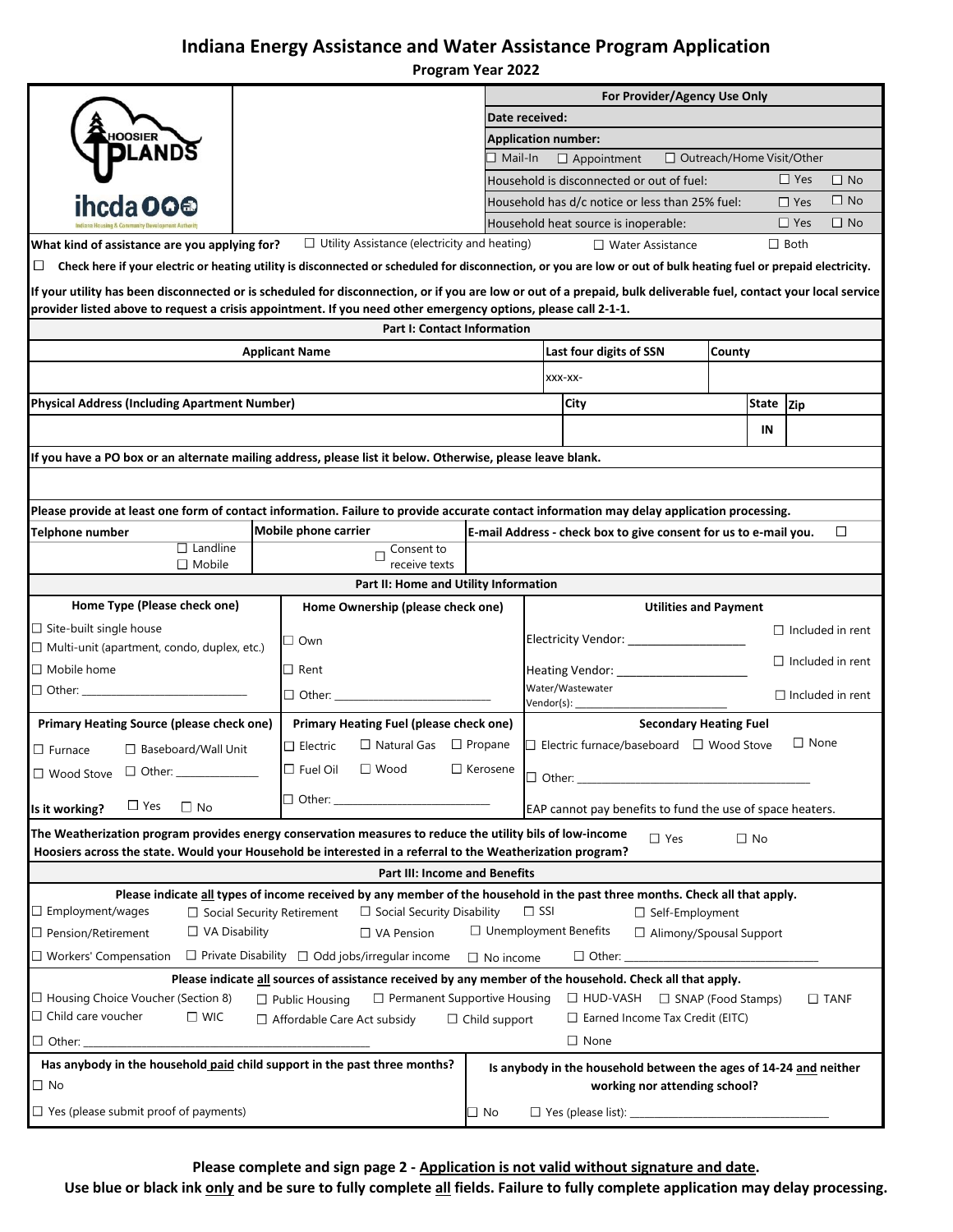Application number:

| Part IV: Household Members and Demographics                                                                                                                                                                 |                           |                                                                                                                                                                                                                                                                              |                                                         |                         |      |                       |                                                                  |                |                            |                                  |  |
|-------------------------------------------------------------------------------------------------------------------------------------------------------------------------------------------------------------|---------------------------|------------------------------------------------------------------------------------------------------------------------------------------------------------------------------------------------------------------------------------------------------------------------------|---------------------------------------------------------|-------------------------|------|-----------------------|------------------------------------------------------------------|----------------|----------------------------|----------------------------------|--|
| □<br>List all people residing in household, including yourself. Check here and attach additional sheet if more than four people are in household:                                                           |                           |                                                                                                                                                                                                                                                                              |                                                         |                         |      |                       |                                                                  |                |                            |                                  |  |
|                                                                                                                                                                                                             |                           |                                                                                                                                                                                                                                                                              |                                                         | Disabil-                | Race | <b>Ethnic-</b><br>ity | Employ-<br>ment                                                  | Edu-<br>cation | <b>Health</b><br>Insurance | <b>Military</b><br><b>Status</b> |  |
| <b>Last Name and Suffix</b>                                                                                                                                                                                 | <b>First Name</b><br>M.I. | D.O.B.                                                                                                                                                                                                                                                                       | Gender                                                  | ity                     |      |                       | Please use codes listed below                                    |                |                            |                                  |  |
| <b>Applicant</b>                                                                                                                                                                                            |                           | $\Box$ Male<br>$\Box$ Female<br>$\Box$ Other/enby                                                                                                                                                                                                                            |                                                         | $\Box$ Yes<br>□ No      |      |                       |                                                                  |                |                            |                                  |  |
| $\overline{2}$                                                                                                                                                                                              |                           | $\Box$ Male<br>$\square$ Female<br>$\Box$ Other/enby                                                                                                                                                                                                                         |                                                         | $\Box$ Yes<br>⊐ No      |      |                       |                                                                  |                |                            |                                  |  |
| 3                                                                                                                                                                                                           |                           |                                                                                                                                                                                                                                                                              | $\square$ Male<br>$\square$ Female<br>$\Box$ Other/enby | $\Box$ Yes<br>$\Box$ No |      |                       |                                                                  |                |                            |                                  |  |
| 4                                                                                                                                                                                                           |                           |                                                                                                                                                                                                                                                                              | $\Box$ Male<br>$\Box$ Female<br>$\Box$ Other/enby       | $\Box$ Yes<br>□ No      |      |                       |                                                                  |                |                            |                                  |  |
| <b>Race Codes:</b>                                                                                                                                                                                          |                           | <b>Employment Codes:</b><br><b>Ethnicity Codes:</b>                                                                                                                                                                                                                          |                                                         |                         |      |                       |                                                                  |                |                            |                                  |  |
| A - Asian; B - Black or African American;<br>I - American Indian or Alaska Native;<br>P - Native Hawaiian or other Pacific Islander;<br>W - White; M - Multi-race; O - Other                                |                           | H - Hispanic, Latino, or<br>FT - Employed full-time; PT - Employed part time;<br>R - Retired; US - Unemployed six months or less;<br>Spanish origins<br>N - Not Hispanic, Latino, or<br>M - Migrant Seasonal farm worker<br>Spanish origins                                  |                                                         |                         |      |                       | UL - Unemployed longer than six months; NL - Not in labor force; |                |                            |                                  |  |
| <b>Education codes:</b>                                                                                                                                                                                     |                           | <b>Health Insurance Codes:</b>                                                                                                                                                                                                                                               | <b>Military Codes:</b>                                  |                         |      |                       |                                                                  |                |                            |                                  |  |
| A - Grades 0-8; B - Grades 9-12, Non-graduate;<br>C - High School Graduate/Equivalency Diploma;<br>D - Some post-secondary school;<br>E - 2- or 4-year college degree;<br>F - Other post-secondary graduate |                           | A - Active-duty military<br>A - Medicaid; B - Medicare;<br>V - Veteran<br>C - State Children's Health Insurance Program;<br>N - No affiliation<br>D - State Health Insurance for Adults;<br>E - Military Health Care; F - Direct-Purchase;<br>G - Employment-Based; N - None |                                                         |                         |      |                       |                                                                  |                |                            |                                  |  |
| Is anybody in the household affiliated with this                                                                                                                                                            |                           | Household Type (please check one)                                                                                                                                                                                                                                            |                                                         |                         |      |                       |                                                                  |                |                            |                                  |  |
| agency as an employee/staff member, board<br>member, or subcontractor, or related to any such<br>member?<br>□ No                                                                                            |                           | $\Box$ Two Adults, No Children $\Box$ Single Parent, Female<br>$\Box$ Single Parent, Male<br>$\Box$ Single Person<br>$\Box$ Non-related adults with children<br>$\Box$ Two-Parent Household<br>$\Box$ Multi-Generational Household (three or more generations)               |                                                         |                         |      |                       |                                                                  |                |                            |                                  |  |
| $\Box$ Yes (please list):                                                                                                                                                                                   |                           |                                                                                                                                                                                                                                                                              |                                                         |                         |      |                       |                                                                  |                |                            |                                  |  |
| <b>Part V: Certification</b>                                                                                                                                                                                |                           |                                                                                                                                                                                                                                                                              |                                                         |                         |      |                       |                                                                  |                |                            |                                  |  |

**Disclaime**r: I certify under the penalties for perjury and fraud that the information provided in this application is correct and true. I understand that I may be required to verify these statements and hereby give my consent to the agency from which I am requesting assistance to make contact with any necessary persons to verify these statements. I am a resident of Indiana and an applicant for the Energy Assistance, Water Assistance, and/or Weatherization Assistance Program(s). I acknowledge any services or materials provided to my household will be a gift without consideration or payment by me. I give permission to the State of Indiana and the agency from which I am requesting assistance to obtain information from my energy supplier, including about my energy usage and payment history. I understand that the State of Indiana may use information provided on this form for purposes of research, evaluation and analysis. I also understand that the State of Indiana may use information provided on this form to see if I qualify for any other assistance programs. I hereby release the State of Indiana, the Local Service Provider or other entity from any liability whatsoever resulting from delivery of these activities. I have received no expressed or implied warranties concerning my receipt of these services. I also acknowledge that if I misrepresent or fail to disclose any information requested in this application, I may become ineligible from receiving Energy Assistance, Water Assistance, and/or Weatherization Assistance and may be required to repay any assistance and/or benefits that I have received based on any such misrepresentation or omission.

#### **Energy Assistance Program benefits are provided without regard to race, age, color, religion, sex, disability, national origin, ancestry, or status as a**

**veteran.**

| Signature of person completing this form (required) | (Date (required) |
|-----------------------------------------------------|------------------|
|                                                     |                  |
|                                                     |                  |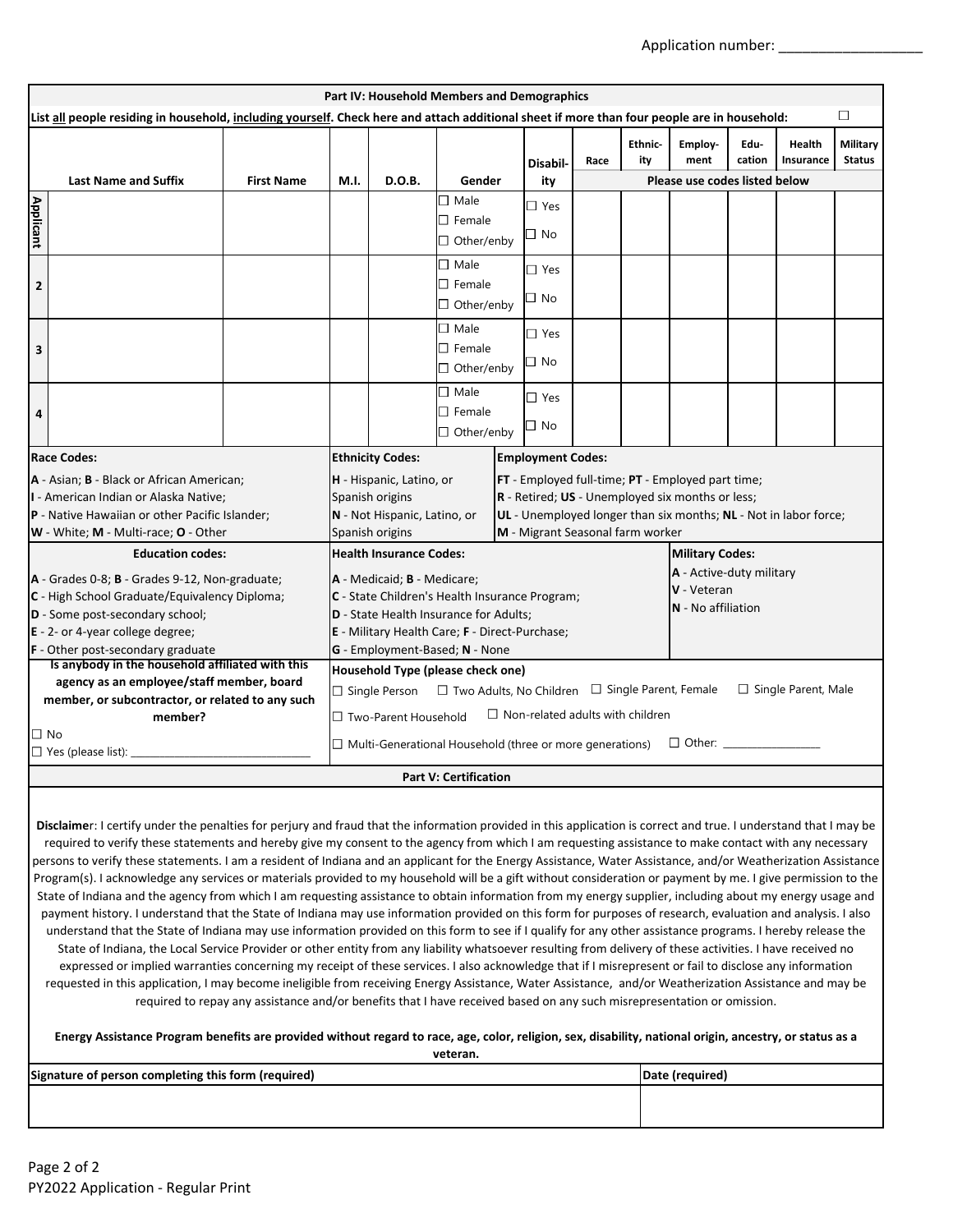

## **Privacy Notice and Your Rights and Responsibilities**

**Privacy Act Provisions:** Federal laws require us to tell you about your rights and responsibilities before we collect and use information about you that is classified as private or confidential. This form provides you with important information that complies with the federal Privacy Act of 1974, 5 U.S.C. § 552a(e)(3).

Please read this *Privacy Notice* carefully before completing and signing the *Indiana Energy Assistance Program application*, and keep this *Privacy Notice* in your records for future use. This *Privacy Notice* applies to the Energy Assistance Program (EAP) and the Weatherization Assistance Program (WAP).

## **Why do we collect the information on the application?**

We will use your information to research, evaluate and administer the EAP and WAP programs. We need the information:

- To know you from other individuals.
- To see if you qualify for assistance.
- To allow us to get federal or state funds for the assistance you receive.
- To meet federal or state reporting requirements**.**

## **Do you have to give us the information?**

You have the right to not give us the information we ask for.

## **What happens if you give or do not give us the information?**

If you give us the information requested on the application, your application will be processed. If you do not give us that information:

- Your application will not be processed.
- You might not receive services.
- You might not receive help with energy bills.
- Your services might be delayed.

We will keep whatever information you give us, whether or not your application is approved.

## **Who may see this information?**

The following persons may receive information contained in your application if: (i) they need access to the application information to do their jobs in connection with the EAP and WAP, or (ii) they are otherwise authorized by federal or state law to receive it, or (iii) they use the information for reports, to measure outcomes, and for referrals and eligibility purposes:

- Local Energy Programs Service Providers under contract with IHCDA.
- Program auditors as required or permitted by Office of Management and Budget (OMB) circulars.
- United States Departments of Health and Human Services and Energy.
- Persons so authorized pursuant to court order or subpoena.
- Your energy companies for affordability and Energy Programs.
- United States Social Security Administration.
- Lifeline/Telephone Assistance Plan for verifying program eligibility.
- Other agencies or entities as allowed by federal or state law.

## **Why do we collect Social Security Numbers?**

We use Social Security Numbers in the administration of the EAP and WAP to assure eligible applicants and their household members receive only allowable benefits. Federal law allows us to require you to disclose your Social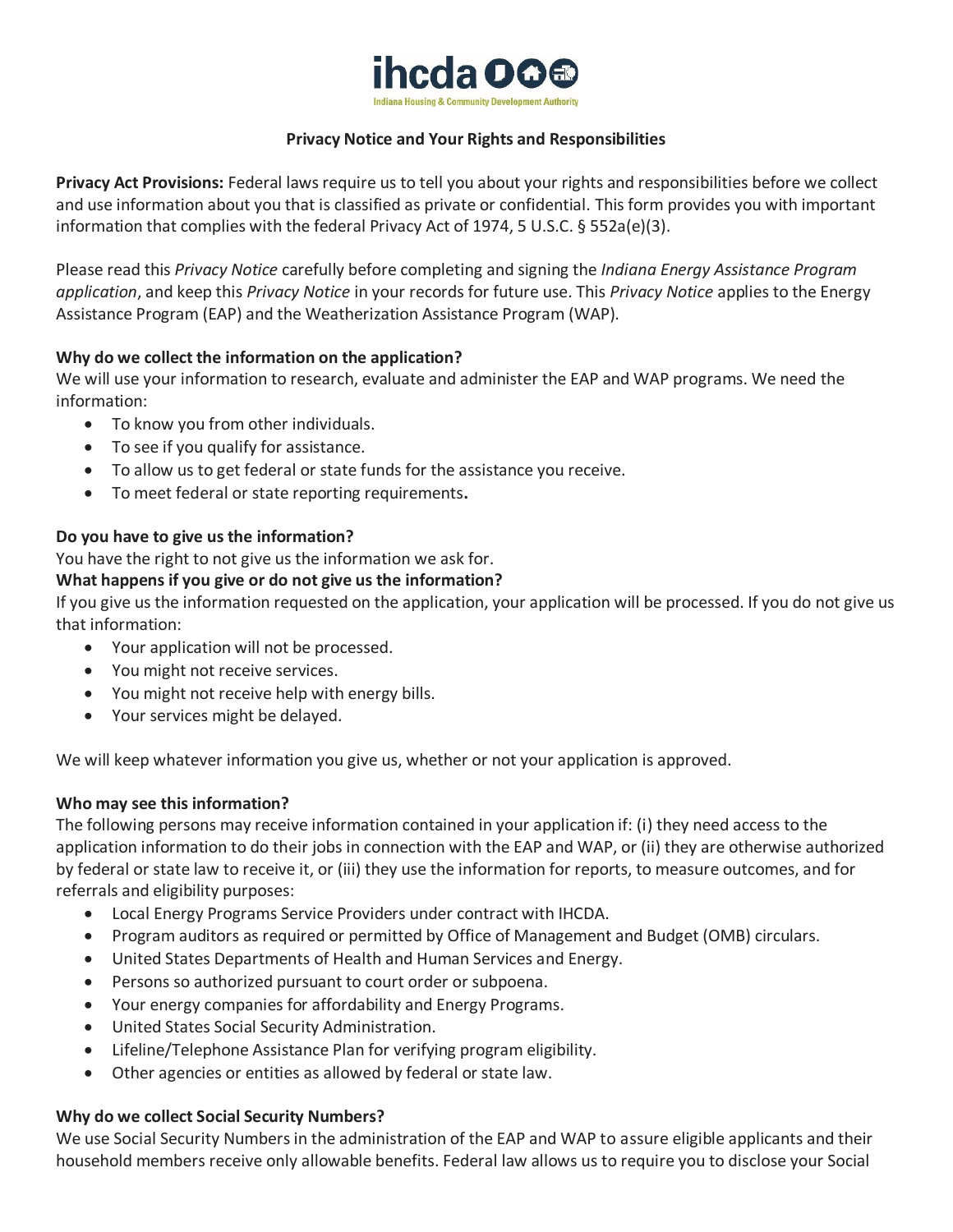Security Number in order to process your application and to prevent, detect and correct fraud and abuse. AUTHORITY: Section 205(c)(2)(C)(i) of the Social Security Act, 42 U.S.C. § 405(c)(2)(C)(i).

## **Why do we ask for information about your race?**

This is voluntary information. It is compiled and recorded for statistical purposes only. The program does not discriminate for reasons of race or ethnic background, religion, gender, sexual orientation or political affiliation.